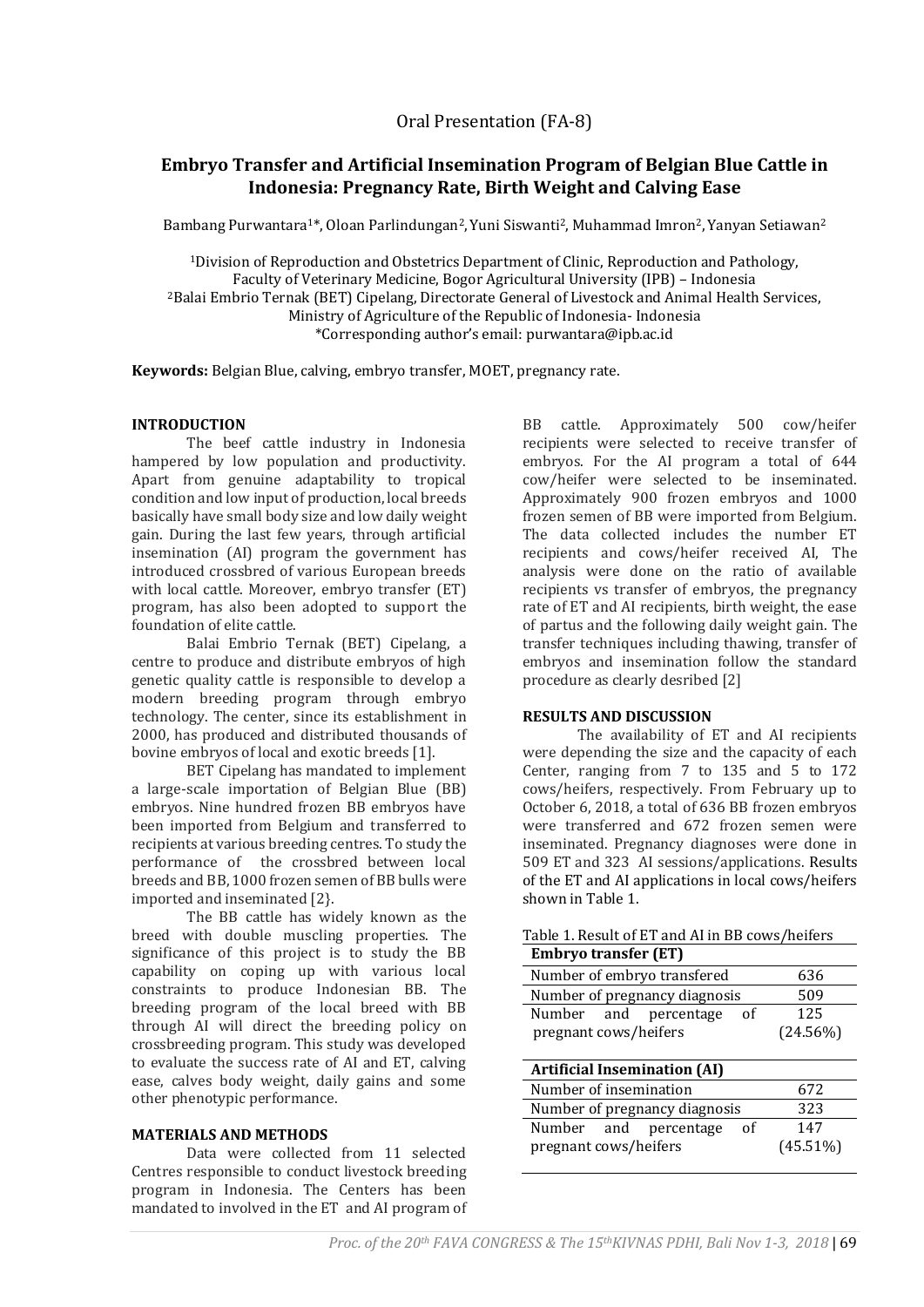The pregnancy rate of embryo transfer of BB embryos was still low and need to be improved. This was lower than the pregnancy rate of similar techniques of ET in various breed [2]. The reason behind the lower pregnancy rate were the quality of embryos, the quality of recipients, the synchrony between donor and recipient, and the post-transfer management. Due to recipient availability, among the eleven Centers, only four has more than 90 transfer sessions. The availability of recipients may influence the pregnancy rate based on the limitation of the selection of recipients.

There are several factors affects a large number of pregnancy rates of fresh and frozen cattle embryos. Evaluation of a large number of transfer in fresh and frozen embryos in The Netherland revealed 68.3% and 58.4% pregnancy rates, respectively [3]. The study also reported there were no differences in the pregnancy rates of beef versus dairy embryos, but the pregnancy rate was higher in dairy and beef heifers and beef cows than in dairy cows [3]. Moreover, there was no influence of season on pregnancy rate. Estrous asynchrony between plus and minus 24 h did not affect pregnancy rate for frozen-thawed or fresh embryos. Neither breed nor parity of recipients affected the influence of asynchrony on pregnancy rates. Embryo grade was a significant factor in pregnancy rate for both fresh and frozen-thawed embryos, but neither embryo stage nor age was a significant factor.

The pregnancy rate of various breed of cows/heifers following AI using BB frozen semen was still low if compared to the other breed [4]. This is related to the quality of cows/heifers inseminated, which was selected from of those failed to be pregnant during the embryo transfer sessions.

Table 2. Birth weight of pure BB (ET) and crossing of BB-local breeds calves (AI).

| <b>Birth weight of calves</b>         | Kg       |
|---------------------------------------|----------|
| Pure BB calves (ET)                   |          |
| Range                                 | $47.0-$  |
| Average                               | 62.5     |
|                                       | (51.6)   |
| <b>BB-local breeds crossbred (AI)</b> |          |
| Range                                 | $15.0 -$ |
| Average                               | 55.0     |
|                                       | (34.5)   |

The pure BB calves born following ET has consistently to have birth weight of an average of 51.6 kg (ranging from 46.0 to 62.5 kg) with very small variation among calves. On the other hand, the crossbred calves born after AI of the local breed (i.e. FH/Holstein cows/heifers) with BB semen have a various birth weight ranging between 15.0 and 55.0 kg with an average of 34.5 kg. This is consistent with the report of [] showing that the pure BB calves has an excessive birth weight if compared with their crossbred counterparts.

Due to several cases of previous calving problems, all BB calves derived from ET received a special attention and assistance, by application of Caesarian section at the date of expected delivery. On the other hand, most of BB-crossbred calves born normally with a minor assistance, except the calves with birth weight above 50 kg. The calving problem in BB calves related very much with the conformity of pelvic area of calves which was larger if compared to their crossbred counterparts. Report on Caesarian section has indicated that the techniques (surgery, perinatal immediate care and post-partum treatment) were easy and safe as long as the application of surgery follows the regular procedure.

At calving, purebred animals of the Belgian Blue (BB) breed are compromised by the incompatibility in size and shape of the dam and her calf, resulting in a very high incidence of dystocia problems [5]. To clarify which body parts of the calf are of decisive importance to allow natural delivery and to investigate both the mean value as well as the variation among these body sizes within this breed measurements of various body parts.

### **CONCLUSION**

In conclusion, the pregnancy rate of various breeds of recipients following the transfer of BB embryos and insemination frozen semen of BB bulls needs to be improved. Various improvement is need by better preparation and selection of the recipients, feeding and reproduction health management as well as improvement of the skills of operator on transfer and AI techniques. The Caesarian section has to be done for the delivery of BB calves to avoid the calve loss due to dystocia. In the long run, it is necessary to find the best crossbred program of BB with local breed with normal calf size for normal delivery.

### **ACKNOWLEDGMENTS**

This study is supported by USAID through Sustainable Higher Education Research Alliances (SHERA) Program – Center for Collaborative Research Animal Biotechnology and Coral Reef Fisheries (CCR ANBIOCORE).

### **REFERENCES**

- [1] Balai Embrio Ternak Cipelang. 2018. Laporan Tahunan 2017.
- [2] Direktorat Perbibitan dan Produksi Ternak. 2018. Pedoman Umum Pengembangan Sapi Belgian Blue. Direktorat Jenderl Peternakan dan Kesehatan Hewan. Kementerian Pertanian RI.
- [3] Hasler JF. 2001. Factors affecting frozen and fresh embryo transfer pregnancy rates in